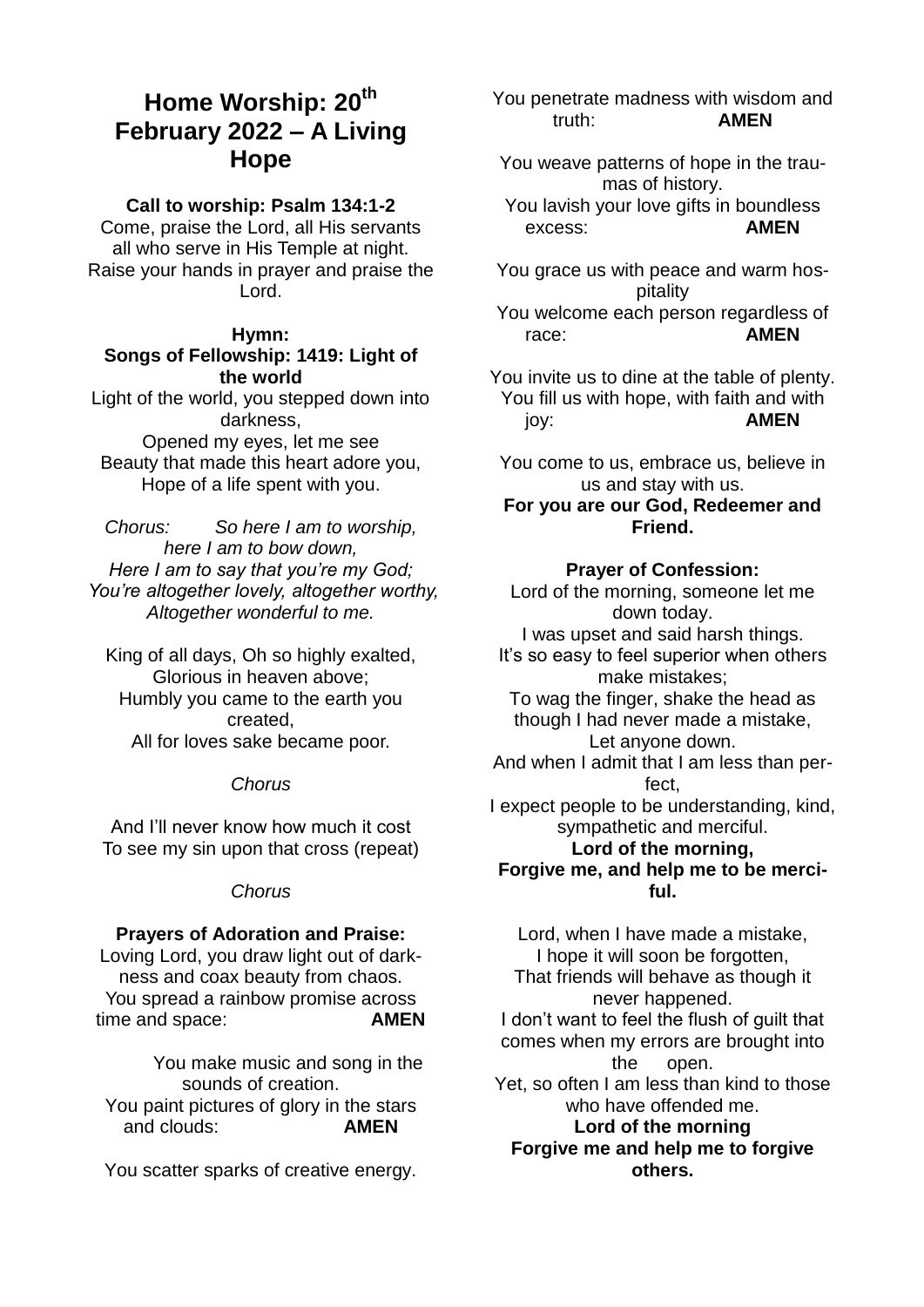Lord, forgive me for any desire for revenge, for The first Adam, made of earth, came from wanting to get my own back. You taught us hard lessons with your words: "Turn the other cheek", "Love your enemies", "Go the extra mile", "Forgive us as we forgive others" So often Lord, I have been your enemy because of my unkindness, My selfishness, my lack of love. **Lord of the morning, Forgive me and help me to forgive others.**

Yet I know that you still love me Lord. There is no end to your mercy. Loving, patient, suffering Lord, Help me to give to others, The forgiving love that I continually receive from you. **AMEN**

**The Lord's Prayer** (use whichever version you are familiar with)

## **Bible Readings: 1 Corinthians 15:35-38 and 42-50**

35 Someone will ask "How can the dead be raised to life? What kind of body will they have?" 36 You fool! When you sow a seed in the ground, it does not sprout to life unless it dies. 37 And what you sow is a bare seed, perhaps a grain of wheat, or some other grain, not the full bodied plant that will later grow up. God provides that seed with the body He wishes; He gives each seed its own proper body.

42 This is how it will be when the dead are raised to life. When the body is buried, it is mortal; when it is raised it will be immortal. 43 When it is buried, it is ugly and weak; when it is raised, it will be beautiful and strong. 44 When it is buried, it is a physical body; when it is raised, it will be a spiritual body. 45 For the scripture says "The first man, Adam was created a living being", but the last Adam is the life-giving Spirit. 46

It is not the spiritual that comes first, but the physical, and then the spiritual. 47

the earth; the second Adam came from heaven. 48 Those who belong to the earth are like the one who was made of earth; those who are of heaven are like the one who came from heaven. 49 Just as we wear the likeness of the man made of earth, so we will wear the likeness of the Man from heaven.

50 What I mean brothers and sisters is what is made of flesh and blood cannot share in God's Kingdom, and what is mortal cannot possess immortality.

#### **1 Peter 1:3-10**

3 Let us give thanks to the Father of our Lord, Jesus Christ! Because of His great mercy He gave us new life by raising Jesus Christ from death. This fills us with a living hope, 4 and so we look forward to possessing the rich blessing that God keeps for His people. He keeps them for you in heaven, where they cannot decay, spoil or fade away. 5 They are for you, who through faith are kept safe by God's power for the salvation which is ready to be revealed at the end of time. 6 Be glad about this, even though it may now be necessary for you to be sad for a while because of the many kinds of trials you suffer. 7 Their purpose is to prove that your faith is genuine. Even gold, which can be destroyed, is tested by fire; and so your faith, which is much more precious than gold, must also be tested, so that it may endure. Then you will receive praise and glory and honour on the day when Jesus Christ is revealed. 8 You love Him, although you have not seen Him, and you believe in Him, Although your do not now see Him. So you rejoice with a great and glorious joy which words cannot express, 9 because you are receiving the salvation of your souls, which is the purpose of your faith in him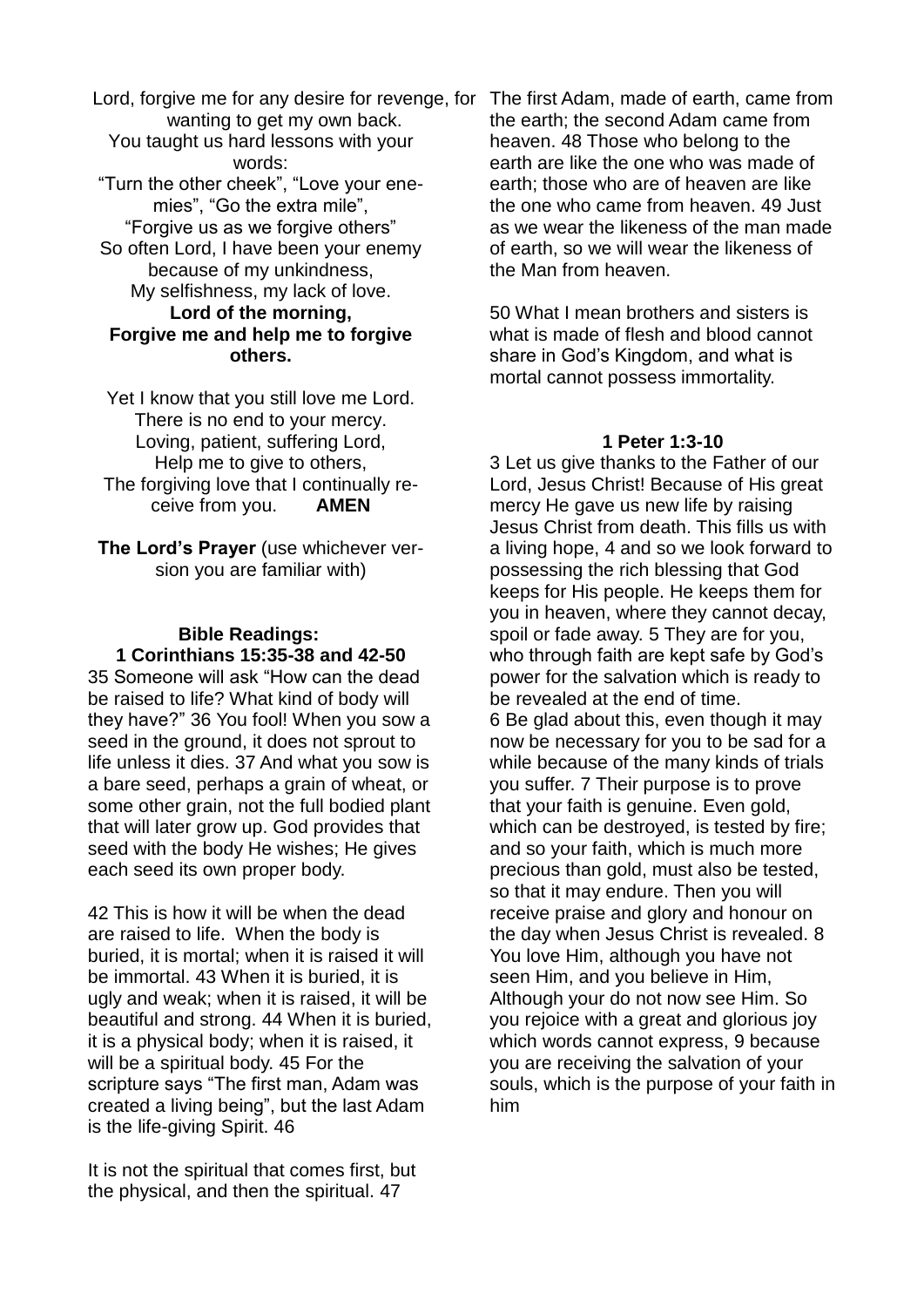#### **Story: Geronimo Grub**

'I wonder where the old Frog goes' Geronimo the grub pondered one day. 'He swims to the top of the pond and disappears from sight till – plop! There he is again.'

'Why don't you ask him yourself?' suggested a minnow mischievously. For the frog didn't have much patience with young grubs. But Geronimo summoned up his courage.

'Respected Frog, sir', he began politely, 'if you please sir, there is something I would like to ask you'.

'I don't please', replied the frog. 'But ask away, if you must'.

'Well sir', Geronimo said very shyly, 'can you tell me what is beyond this world?'

'Well I'll tell you' replied the Frog. 'There is dry land with green grass and meadows filled with golden buttercups and sweet white daisies; and there are blue skies and dreamy white clouds and brilliant sunshine.'

'Wow!' exclaimed Geronimo. He could not imagine beyond the dark pond waters. 'Dry land?' he repeated wonderingly. 'Can you swim in it?' 'Of course not!' chuckled the Frog. 'Dry land is not water – that is just what it is not!' And he blew some bubbles to show his amusement.

'Well what is it then?' Geronimo persisted. 'You are really are the most inquisitive creature I have ever come across. Since you are so eager to find out what is above, I'll give you a ride on my back and you can see for yourself,' the Frog offered, exasperated by all the questions. Geronimo was delighted. He climbed on the Frogs back and up they went! But the moment they reached the surface – crash! He reeled back into the pond, gasping for breath. He clung to the stem of a water plant, trembling with shock and disappointment, until the Frog joined him. 'There is nothing beyond this pond but

death,' he wept. 'Why did you tell me all those stories about beautiful colours and bright light?'

'I told you those "stories", as you call them' the Frog said sternly, 'because they are true. You know only this little pond, so you will not believe there is anything beyond it.' And he swam away. Geronimo did not see the Frog for many days.

But, as the days got warmer, he began to feel strange. His eyes became large and brilliant, and some extraordinary force seemed to be urging him upwards. He began struggling up a bulrush stem towards the surface. His brothers gathered round anxiously, begging him not to go. 'Don't leave us!' they shouted.

'I must go' he gasped. 'Then promise you will come back and tell us what lies beyond. 'Don't forget us' they implored.

'Never!' Geronimo answered firmly. 'I will never forget you. I will return and tell you what I have seen.

His brothers waited for days for days, but he never came back. At last they gave up hope of ever seeing him again. 'He has forgotten us,' they said bitterly. Geronimo had not forgotten his brothers, but he could not return to them. He had become a dazzling dragonfly, and then risen with glittering wings into the sunshine. He could fly over the green meadow with its golden buttercups and sweet white daisies. He could soar into the blue skies.

No, Geronimo would not forget his brothers. One day they too would leave the pond. And one day they would fly free together.

#### **Hymn: Songs of Fellowship 10 All heaven declares**

All heaven declares, the glory of the risen Lord.

Who can compare with the beauty of the Lord?

Forever He will be The Lamb upon the throne.

I gladly bow the knee, and worship Him alone.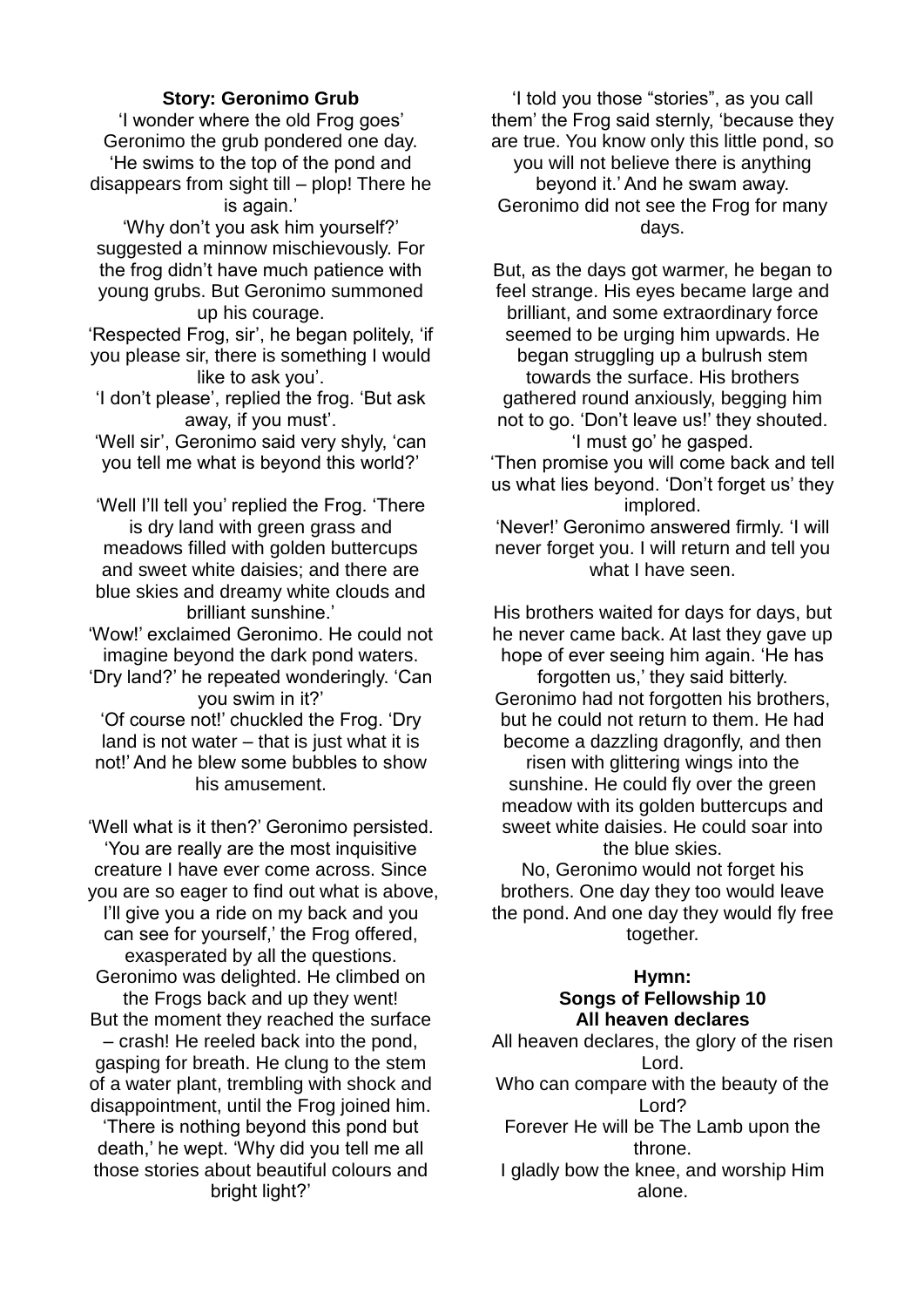I will proclaim, the glory of the risen Lord, Who once was slain, to reconcile man to God.

Forever you will be, the Lamb upon the throne.

I gladly bow the knee and worship you alone.

[www.youtube.com/watch?v=S-s9Kk6tfVU](http://www.youtube.com/watch?v=S-s9Kk6tfVU)

#### **Sermon**

At a funeral some time ago, the minister preached about the fact that the person who had died is now safe with the Lord he served all his life. After service I was talking to someone who said: 'I hope I get to heaven – but I don't think I'm good enough – I'm not as good as Les'! It's hard to believe that someone who has been over 70 years in the church and has heard thousands of sermons still thinks that we can earn our way to heaven by being good.

The New Testament is quite clear that there is nothing we can do to earn our way to God – we rely entirely on His loving grace. But what makes me think that my faith based on reality – what makes me believe that all Jesus did and taught was all true? That all that the writers of the epistles had got it right – especially about us ending up in heaven with our Lord. The truth is that, although no ordinary human has been able to return to tell us what life is like on the other side – one person has – Jesus Christ. And it is the truth of His resurrection upon which our faith is based.

Re-read vss 3-5 from 1Peter 1 - this is one of the pivotal verses of the New Testament, where so many ideas come together. I would like to take just one of the ideas which Peter speaks about in this little passage:

**Living Hope:** What is it? This is not the 'wishy washy' way we use the word hope nowadays as in 'I hope it doesn't rain for

the match on Saturday' which usually means that you are pretty sure it will rain! The word 'hope' in the NT is much stronger - means absolute certainty – something we could stake our life on. This kind of hope is something the world has always needed. Without God, this world is without hope.

Sophocles said these words "Not to be born at all – that is by far the best fortune; the second best is, as soon as one is born, with all speed to return thither whence one has come". That sounds pretty hopeless.

Paganism had no hope to offer to the world. Modern world with its emphasis on the individual and competition has nothing to offer – and it seems among many of our young people that the hopelessness of the world can only be deadened by the excessive use of drugs and/or alcohol.

This seems to have got worse with the pandemic. We live in a world without hope – is it any wonder that drug and alcohol addiction, violence, gang culture, mental illness and suicide are on the increase?

Last week I watched programme about Egypt – a well known historian was taking us through the rituals of the dead. She ended by saying the "Egyptians believed in life carrying on but now in the  $21^{st}$ Century we know that this is not true – when you're dead you're dead"'. How hopeless is that?

The Hope we have to offer is very different – it is complete assurance – that, in the end evil, death and the grave are defeated – and not because we have worked hard to attain it – but because Jesus, by His death and resurrection overcame death, and graciously offers it to us.

But that begs the question 'Where does that hope come from?' Why should we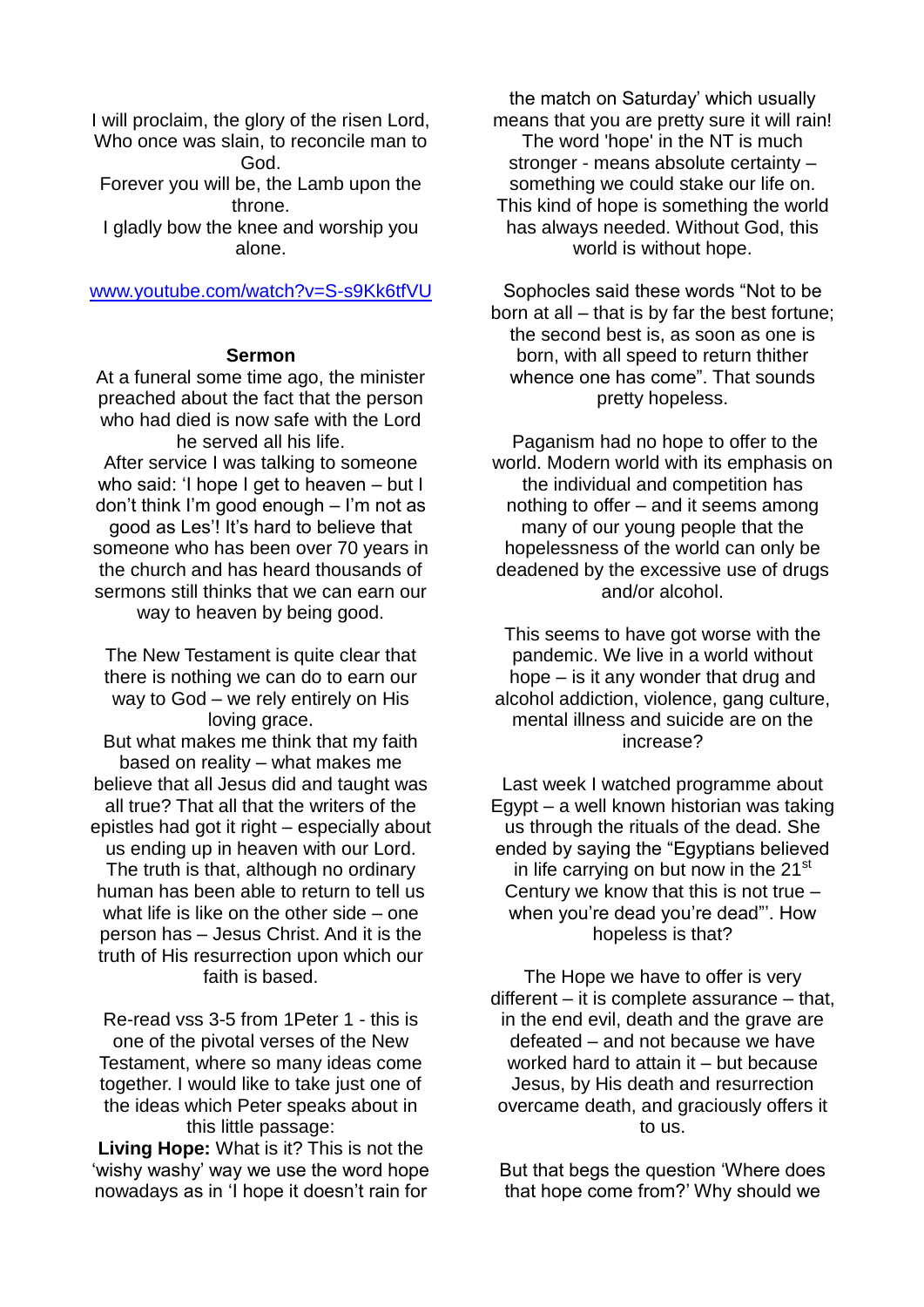believe it? After all we have to have a reason to believe. It is not good enough to say 'well that's what the Bible says'. That is unlikely to persuade a non believer who would probably answer 'so?' And it is not enough to say we believe because we want it to be true.

It is based on our firm belief in the resurrection of Jesus – who destroyed the power of death. But why should I believe in the resurrection of Jesus? All we have is the witness of His friends – why should we believe them?

Can I suggest there are two very strong reasons to believe?

There are strong intellectual indications that Jesus was alive on Easter Sunday and beyond – and don't sneer at our intellect – God gave us brains and He expects us to use them! You may notice that both the readings today are about 'resurrection'. Paul was talking about the kind of body we could expect to have. The second was a passage which Peter probably wrote many years after the event – possibly from prison. Here he speaks about Christ's resurrection and what this means for us.

If anyone was in a position to know if Jesus really did rise from the dead, it was Peter. He was there – he spoke to Jesus during the forty days and at least on one occasion he had a private conversation with Jesus.

Now someone may be prepared to face death and flogging for what he believes to be the truth – or what he knows to be the truth but he sure as heck won't face these things for what he knows to be a lie, and Peter would have known. We can conclude from this that Peter, John and even the brothers of Jesus knew that Jesus was alive. In fact the indications are that the brothers of Jesus, especially James, were only persuaded to believe in Jesus after the resurrection.

But, knowing something in your head is not enough. It has to be based on personal experience – after all, our faith is based on a relationship with Jesus Christ. Some people have very regular, personal experiences of the living Christ, are aware of His presence day to day – and in many ways I envy them but we can't live on other peoples experiences. They have to be our own.

So I will tell you about an experience I had over forty years ago: At the time I had only just come to Nottingham. My back suddenly went and eventually I had two operations on my spine and spent first 11 weeks and then 5 weeks in hospital. I had a long convalescence and eventually went to see the surgeon as I was still in considerable pain. The surgeon said that my back was quite stable but that my nerves had been damaged so I would have to put up with it and buy a walking stick! I was shocked. I expected after two operations I would recover.

That evening I sat at my kitchen table and cried. I seriously considered taking an overdose of painkillers – not because I wanted to die, but because I wanted to get rid of the pain. Instead I shouted at God "if you are there at all, show me what I am supposed to do?"

Then I felt stupid and made a cup of tea and got ready for bed. I was sitting on the edge of my bed when some words of a hymn came into my head, 'I see the rainbow through the rain, and feel the promise is not vain, that morn shall tearless be'. I had no idea where these words came from. I knew that they weren't from a first verse so I had to read all the verses of every hymn in my old Methodist hymnbook – I got as far as 448 before I found it These are the words I read:

> **O love that wilt not let me go, I rest my weary soul in thee. I give thee back the life I owe that in thine oceans depths its flow may richer, fuller be.**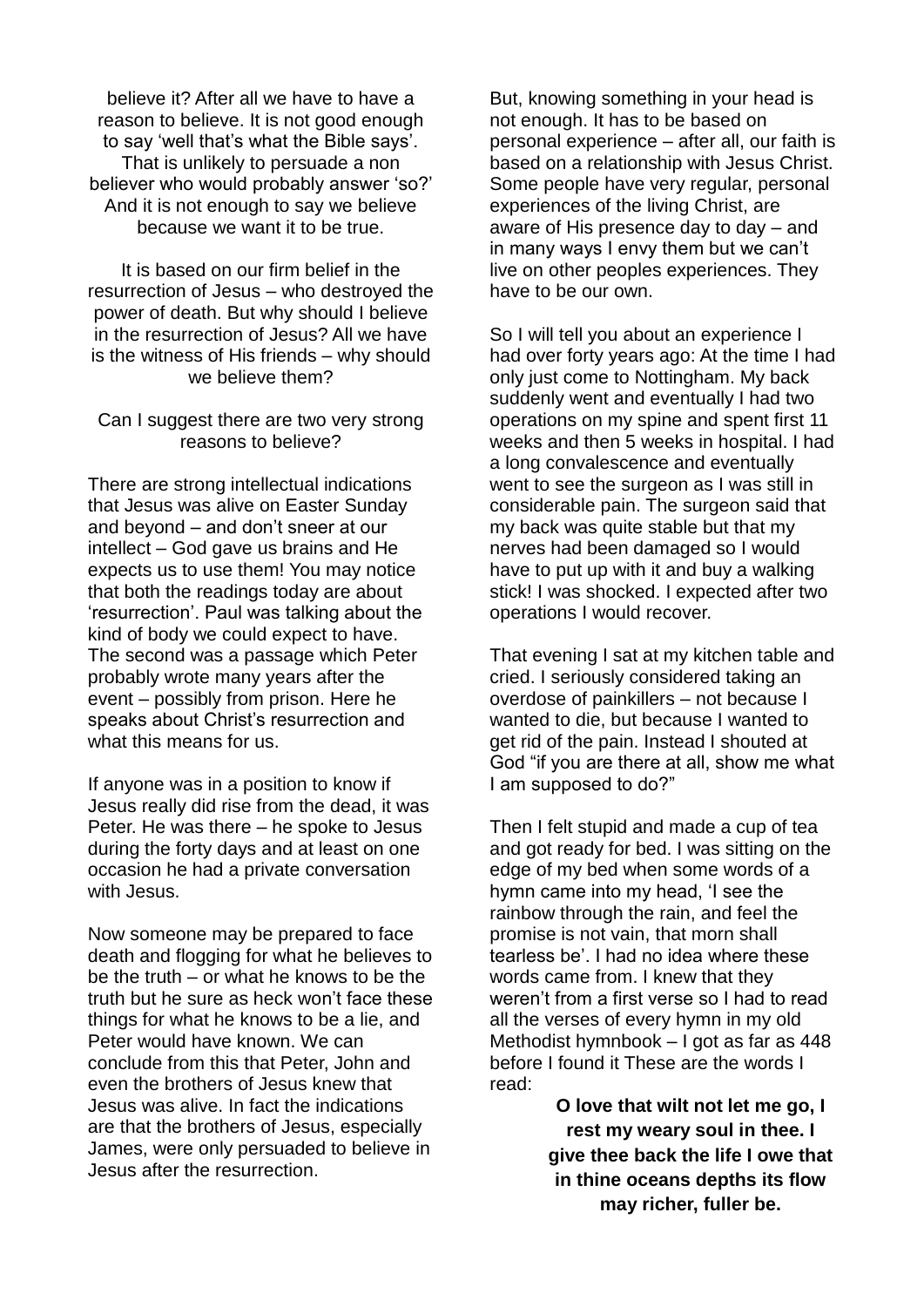And then I read the words of the verse I remembered:

## **O joy that sleekest me through pain, I cannot close my heart to thee, I trace the rainbow through the rain, and feel the promise is not vain, that morn shall tearless be.**

I felt that God was calling me back to Him, having spent the last six years simply giving lip service to Him. I would like to say that the pain went immediately but it took sometime but finally it simply drifted away.

There have been many times since when I have been aware of God's guidance but never as personal as that. But now I can never doubt His living presence with me. I don't tell you this to persuade you of the truth – but to suggest that we all need to go to our Lord to ask Him for confirmation of what we have come to accept intellectually.

## **Intercessions:**

God of Grace, Whose love embraces us; enable us to reach out to others so that, through us, your love may be known...........(pray for those who need to hear the gospel – and that the church may meet that need – and that we too may say the right thing to those in need)

#### Lord hear us**, Lord graciously hear us.**

God of Justice, Free us from the confines of culture, that we may be the voice of the voiceless, the oppressed the hungry..............(pray for all who are hungry, have lived with violence and are oppressed)

Lord hear us,

## **Lord graciously hear us.**

God of Hope, Strengthen those who search for purpose in life: whose life lacks quality; for those

who have lost their way.............(pray for those you know who are in need) Lord hear us,

## **Lord graciously hear us.**

God of Time and Space, Hasten the coming of your Kingdom of justice peace and love in this world for all people............(pray for the coming of God's Kingdom of justice and peace in a fractured world)

## Lord hear us, **Lord graciously hear us.**

Loving Lord, We know you and see you in Jesus: So come to us in friendship, and walk with us along the way. When that pathway is rocky and uphill, strengthen us. In all circumstances, give us eyes and ears that are open to others, So that we may be for them instruments of your purpose, Sharing faith, encouragement and love. **AMEN**

## **Hymn: SofF 551: Thine be the glory**

Thine be the glory, risen, conquering son; Endless is the victory, thou o're death hath won. Angels in bright raiment rolled the stone away.

Kept the folded grave clothes where thy body lay.

*Chorus: Thine be the glory, risen conquering son; Endless is the victory thou o're death has won!*

Lo, Jesus meets us, risen from the tomb! Lovingly he greets us, scatters fear and gloom.

Let the church with gladness hymns of triumph sing,

For her Lord now liveth, death has lost its sting.

*Chorus:*